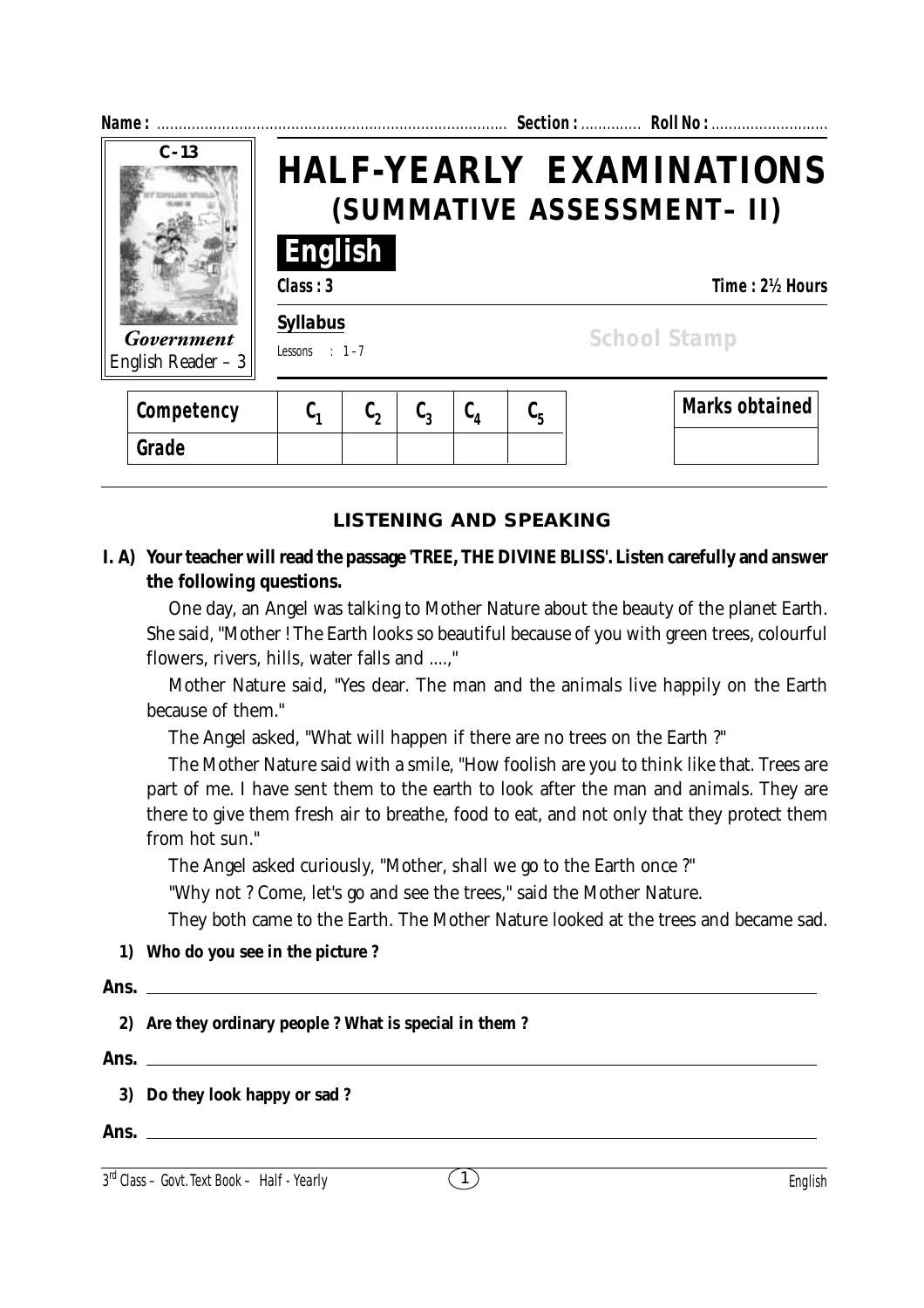- **B) Listen to your teacher and answer the questions.**
- **1. Why are the people and animals on the earth happy ?**
- **Ans.**
	- **2. Why do you think mother nature became sad ?**
- **Ans.**

**II. Give the directions to your friend how to come to your house from your school.**

**Ans.**

### **READING & RESPONDING**

**I. Read the following poster.**



### **Fill in the blanks.**

The poster is about \_\_\_\_\_\_\_\_\_\_\_\_\_. It is observed on \_\_\_\_\_\_\_\_\_\_\_\_\_\_\_\_\_\_\_\_ at . The venue is . The title of the poster is

 $\frac{1}{1}$ . It is prepared by  $\frac{1}{1}$ .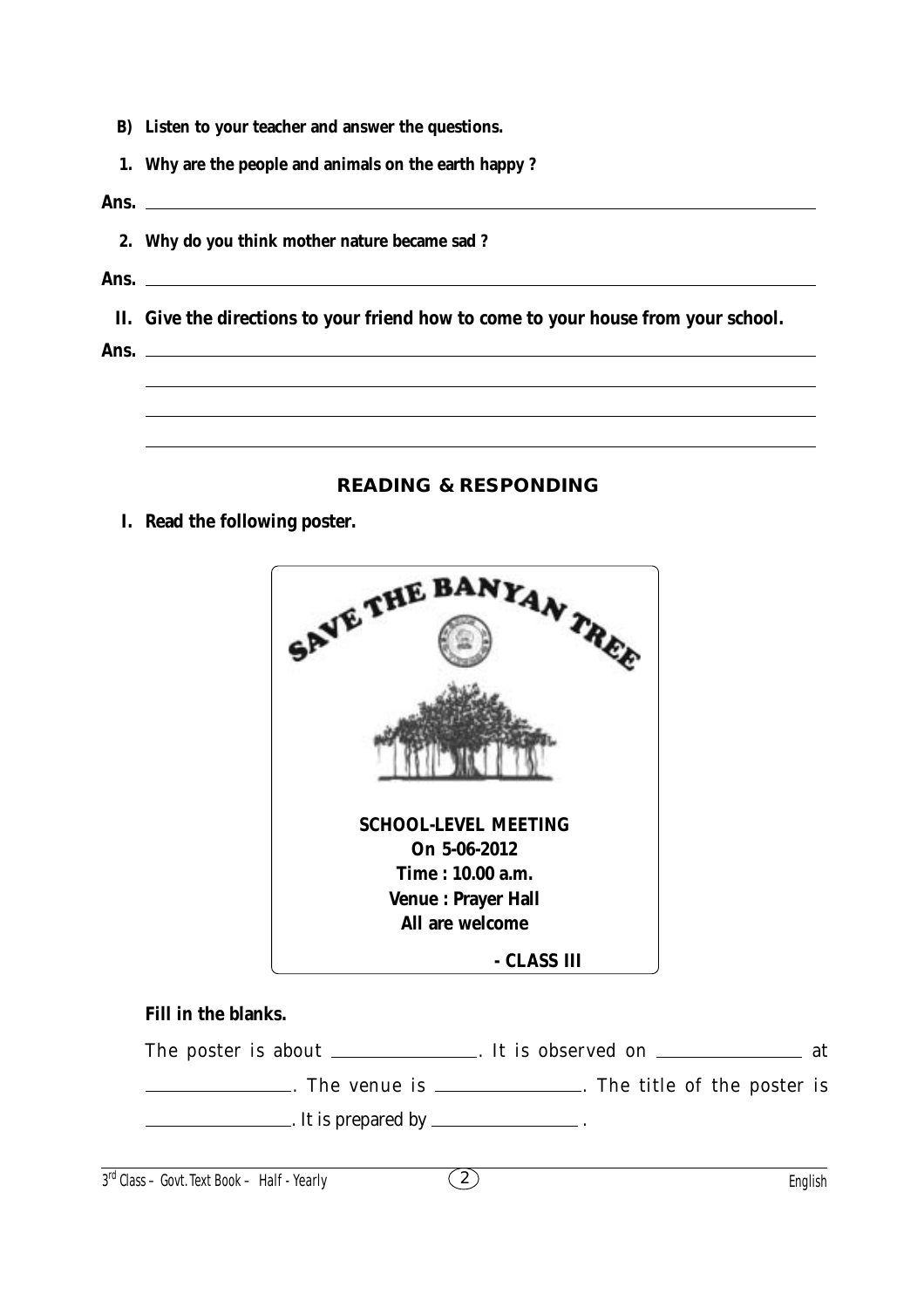**II. In the story, Asif's family went for shopping. The shopkeeper gave them a gift coupon. Fathima dropped it in the box. After a few days they received a call from the shop. Now complete the following telephone conversation between Asif and the shopkeeper.**

|    | Asif                                                 |  |                                                                                                                                                                                                                                        | $\gamma$ |  |  |
|----|------------------------------------------------------|--|----------------------------------------------------------------------------------------------------------------------------------------------------------------------------------------------------------------------------------------|----------|--|--|
|    |                                                      |  |                                                                                                                                                                                                                                        |          |  |  |
|    | Asif                                                 |  | : Yeah.                                                                                                                                                                                                                                |          |  |  |
|    |                                                      |  |                                                                                                                                                                                                                                        |          |  |  |
|    |                                                      |  |                                                                                                                                                                                                                                        |          |  |  |
|    | Asif                                                 |  | $\mathbf{C}=\frac{1}{2}$ . The contract of the contract of the contract of the contract of the contract of the contract of the contract of the contract of the contract of the contract of the contract of the contract of the contrac |          |  |  |
|    |                                                      |  |                                                                                                                                                                                                                                        |          |  |  |
|    | Asif                                                 |  | $\ddot{\phantom{a}}$ . The contraction of the contract of the contract of the contract of the contract of the contract of the contract of the contract of the contract of the contract of the contract of the contract of the contract |          |  |  |
|    | III. Answer the following questions.                 |  |                                                                                                                                                                                                                                        |          |  |  |
|    | 1) Why was Swamy's mother angry?                     |  |                                                                                                                                                                                                                                        |          |  |  |
|    |                                                      |  |                                                                                                                                                                                                                                        |          |  |  |
|    |                                                      |  | 2) What do you think may happen if gradually trees are chopped off?                                                                                                                                                                    |          |  |  |
|    |                                                      |  |                                                                                                                                                                                                                                        |          |  |  |
|    |                                                      |  | 3) If you were the mouse, what would you do?                                                                                                                                                                                           |          |  |  |
|    |                                                      |  | Ans.                                                                                                                                                                                                                                   |          |  |  |
| 4) |                                                      |  | What do the cars of a train look like?                                                                                                                                                                                                 |          |  |  |
|    |                                                      |  |                                                                                                                                                                                                                                        |          |  |  |
| 5) | How do you think will Mohan celebrate the Deepavali? |  |                                                                                                                                                                                                                                        |          |  |  |
|    |                                                      |  |                                                                                                                                                                                                                                        |          |  |  |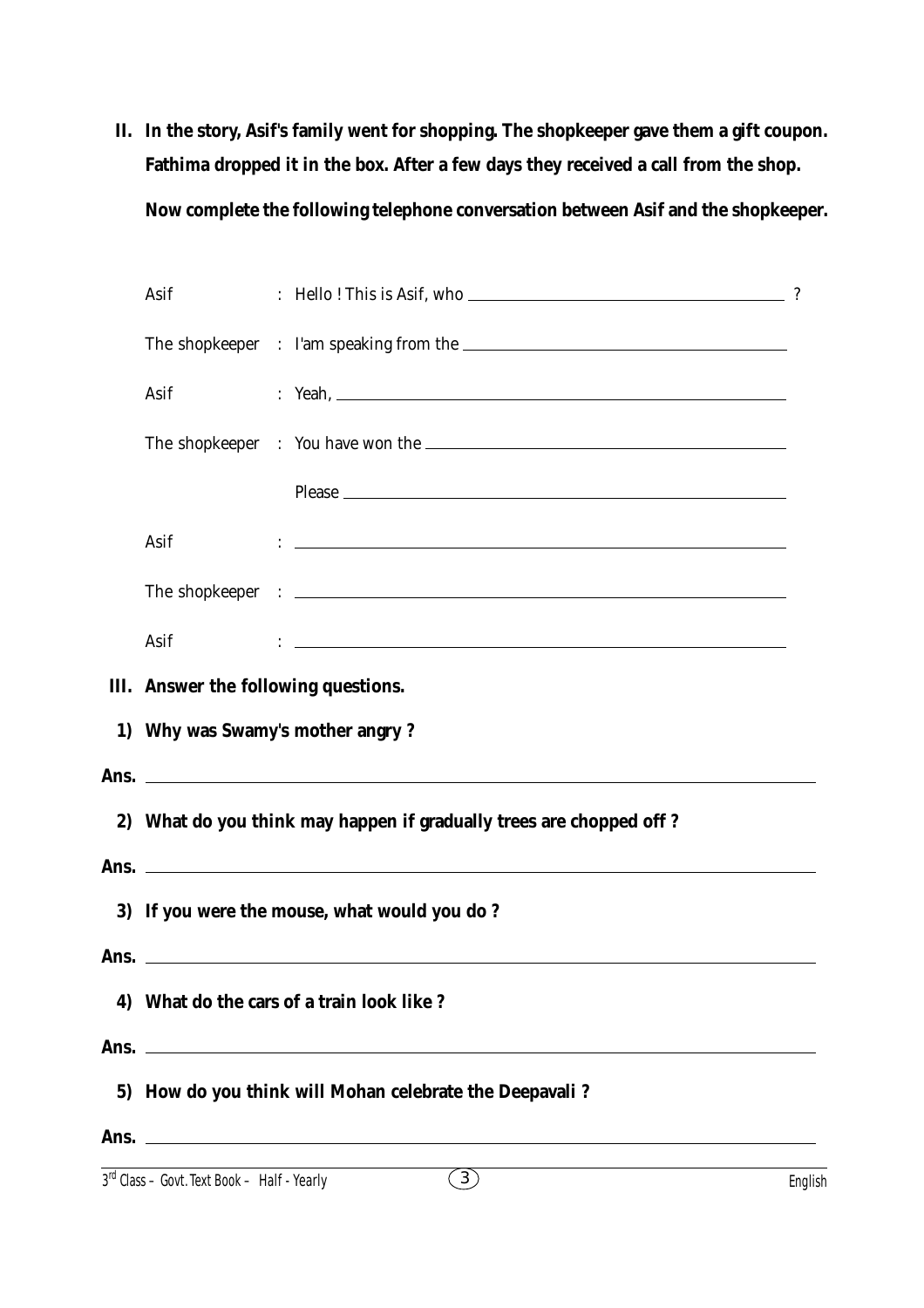#### **WRITING**

- **I. Write about any festival that you have celebrated.**
- **II. Swamy climbed the giant bean stalk. He saw a giant there. We see many things/animals**
- **with huge size on this earth. Write as many names as possible in the circles. One is done for you.**



# **III. Read the following poem.**

## **The Magic Wand**

I have a magic wand.

The nicest one,

It beats the band,

And makes things done.

It brings me cookies,

And cakes to eat.

It gets me ice – creams,

And gives me treat.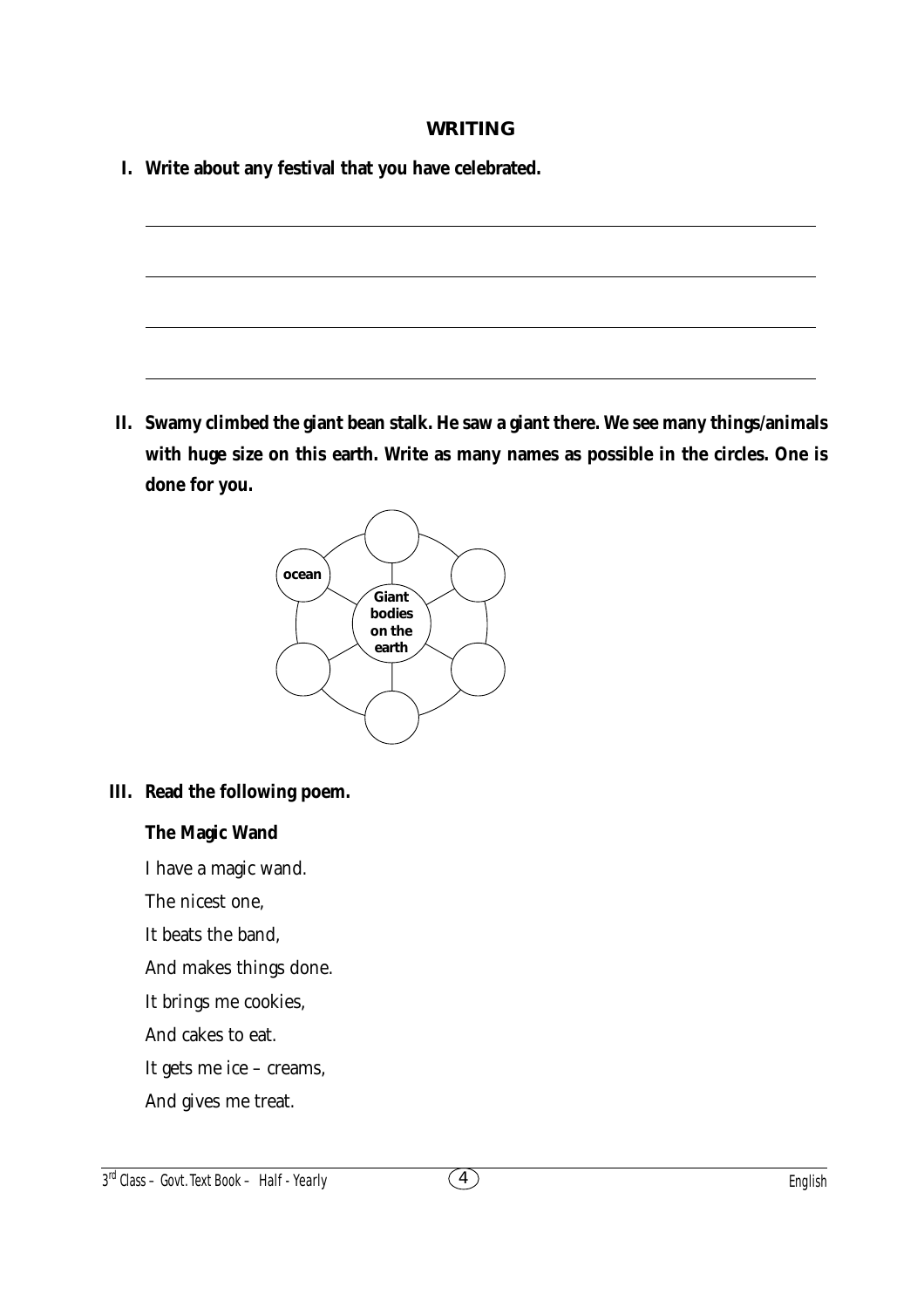I have a magic flute, The prettiest one. It blows so sweet And makes world stun. It loves me deep, And takes me high. It sings me lullabies, And makes me sleep. **B) Add lines to the rhyme** I have a magic pot,

 **VOCABULARY**

**I. Asif's family members want to go to different places and do different things. Fill in the table with those details.**

| Sl. No.           | Name of the<br><b>Member</b> | <b>Place</b> | Things they<br>want to do there |
|-------------------|------------------------------|--------------|---------------------------------|
| 1)                |                              |              |                                 |
| 2)                |                              |              |                                 |
| 3)                |                              |              |                                 |
| $\left( 4\right)$ |                              |              |                                 |